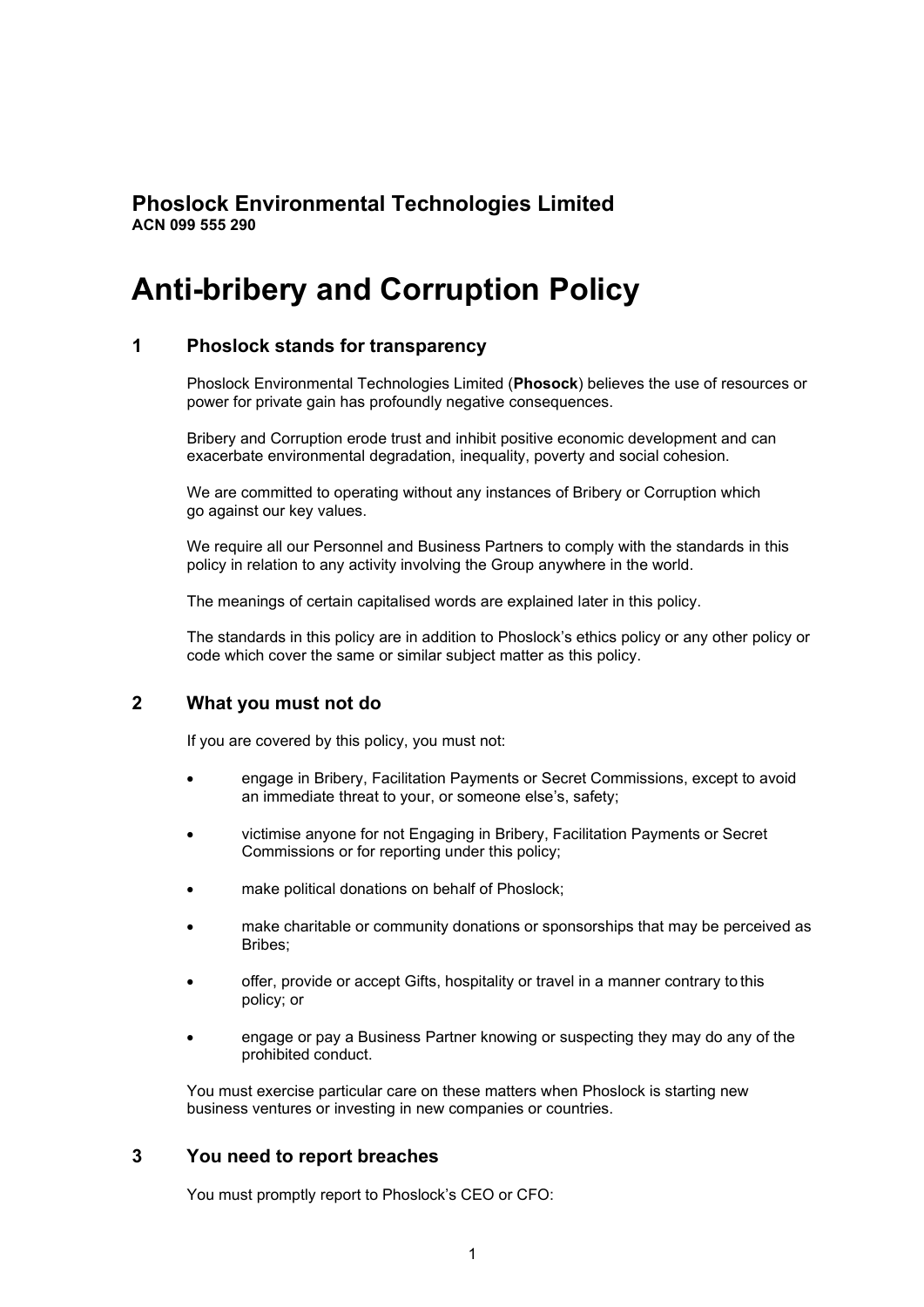- any actual or suspected breaches of this policy that you become aware of;
- any Bribery, Facilitation Payments or Secret Commissions paid to avoid an immediate threat to your, or someone else's, safety; and
- any request or demand for something that would breach this policy, if it were provided.

Any reports will be logged and investigated and appropriate action will be taken. Reports will be considered confidential. The board of directors of Phoslock will be made aware of any material reports. If for any reason you are not comfortable reporting such conduct to the CEO or CFO, you can also report concerns pursuant to our whistleblower policy.

## **4 Who is covered by this policy?**

This policy applies to:

- Phoslock and all subsidiary and affiliate companies over which it exercises control (**Group**); and
- all directors, officers, employees and individual contractors or consultants of the Group (**Personnel**); and
- any person or organisation providing or supplying goods or services or acting as agent for or on behalf of any member of the Group (**Business Partners**). Our Business Partners may include distributors, contractors, agents, advisors, consultants, suppliers and joint venture partners.

# **5 What is Bribery?**

**Bribery** occurs when a person gives, offers or promises a benefit or something of value, either directly or indirectly, in order to obtain or retain a business advantage for the Group that is not legitimately due. Bribery also includes a request for, or receipt of, a bribe.

**Bribes** include monetary or non-monetary benefits and encompass Gifts, hospitality, entertainment, travel, donations, sponsorships, loans, reciprocal favours, business or employment opportunities, promotions and any other provision of favours of significant value.

When we say what you must not do, we mean all the ways you can **Engage** in an activity, including doing the activity, as well as offering to do, promising to do, requesting someone do or authorising the activity or causing someone else to do, offer to do, promise to do, request someone do or authorise the activity.

You must not Engage in Bribery, except to avoid an immediate threat to your own, or someone else's, safety.

# **6 What are Facilitation Payments?**

**Facilitation Payments** are unofficial payments that are made with the intention to secure or expedite the performance by a public official of a routine governmental action. **Facilitation Payments are bribes.**

You must not Engage in Facilitation Payments, except to avoid an immediate threat to your own, or someone else's, safety.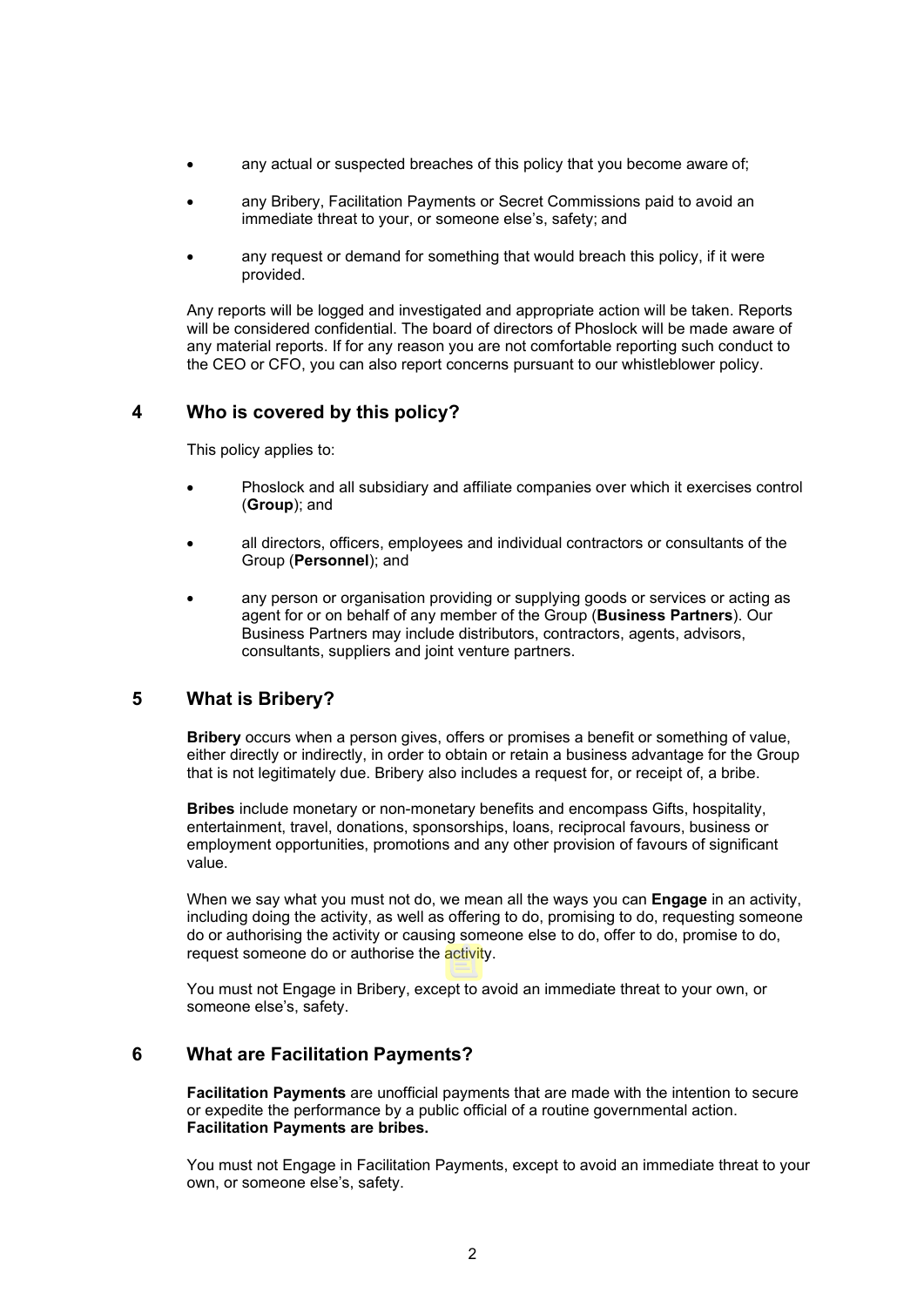## **7 What are Secret Commissions?**

**Secret Commissions** are when an agent accepts, requests or authorises a monetary or non-monetary benefit from a third party, without disclosing the benefit to their principal, in return for favouring that party in the course of their principal's business. **Secret Commissions are bribes.**

You must not Engage in Secret Commissions, except to avoid an immediate threat to your own, or someone else's, safety.

## **8 Guidelines for charitable donations**

Charitable or community donations or sponsorships can be a disguise for a form of Bribery. For example, a donation to an organisation associated with a person who can make decisions affecting Phoslock.

You must not make charitable or community donations or sponsorships that may be perceived as Bribes.

All charitable or community donations made on behalf of Phoslock or other members of the Group must:

- be approved according to Phoslock's approval processes;
- be documented, with all records kept; and
- comply with local laws and practices.

# **9 Gifts, hospitality and travel**

You may only provide or receive Gifts, hospitality or travel if they are:

- not cash, loans or cash equivalents;
- reasonable and modest value (when considered in isolation and in the contextof other Gifts, hospitality or travel provided or received by the same counterparty);
- appropriate and consistent with reasonable business practice;
- provided only for the purpose of building or maintaining business relationships or normal courtesy, and never be offered for something in return or during a negotiation or tender process;
- not intended as, or could not be reasonably perceived as, an attempt to obtain a business or business advantage;
- provided in an open and transparent manner;
- not embarrassing to Phoslock or the counterparty or would not be, if disclosed; and
- permissible, and within the monetary limits and disclosure requirements, under relevant laws, regulations, rules or codes (including Phoslock policies).

Gifts, hospitality or travel must not be provided to, or received from, public or government officials or their associates, including politicians or political parties.